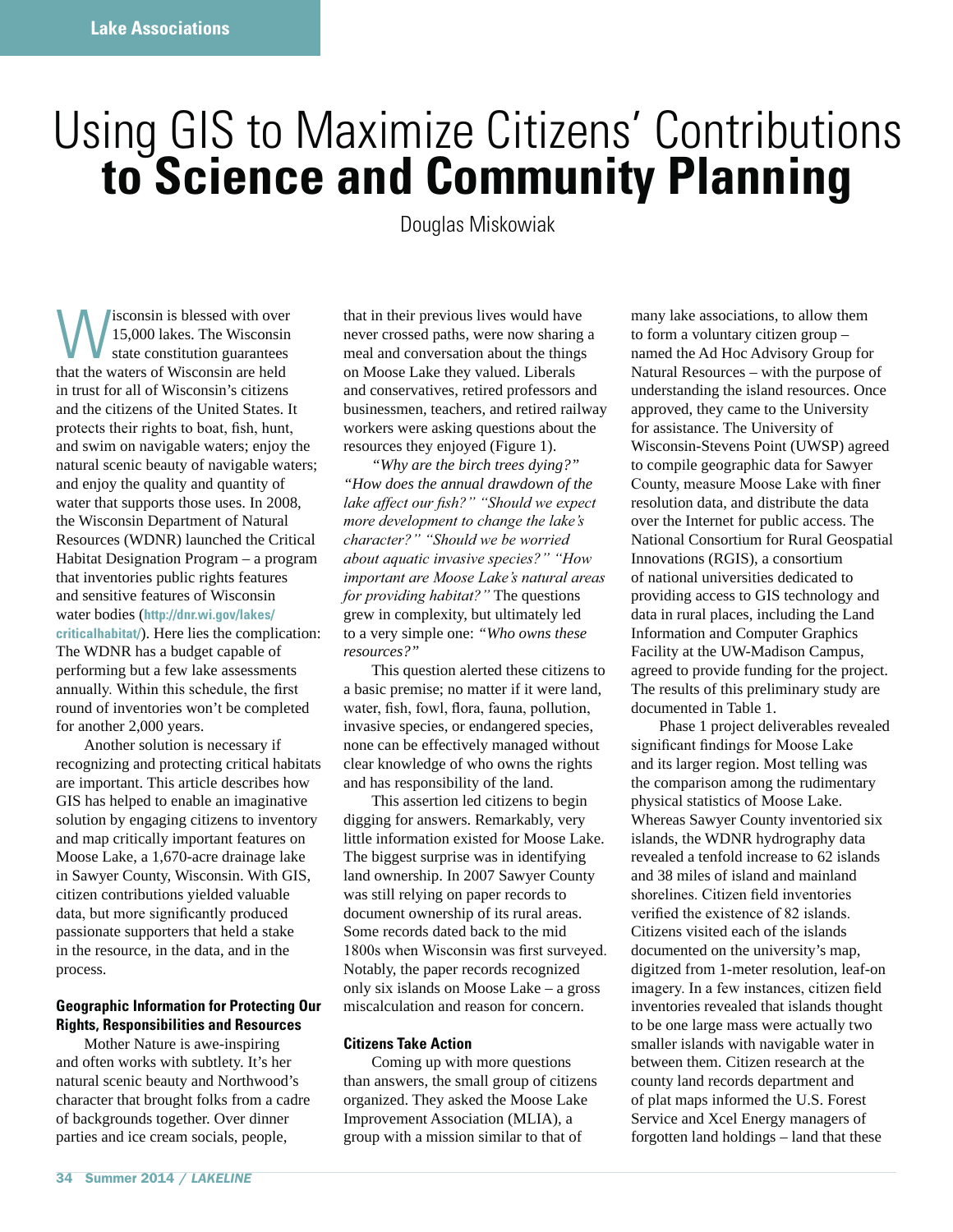

Figure 1. Citizen contributors of Moose Lake gather to celebrate completing the Moose Lake Legacy Initiative final report.

organizations were not actively aware that they owned, but were responsible for managing. Citizens also alerted managers to more reason for concern. Inventories were beginning to reveal the significance of Moose Lake for harboring unique, rare, and endangered species. Inventories noted the presence of white cedar, increasingly rare due to heavy browsing by whitetailed deer. They also noted competition between cattails and the culturally significant wild rice.

To substantiate their findings, the ad hoc group of citizens once again sought permission from the MLIA to compete for a WDNR Lake Planning Grant. Phase 2 goals included: to become better informed about Moose Lake's islands, to build awareness of the study's findings, and to use the information to help identify islands worthy of management or conservation.

 As the credibility of the citizen volunteers and their message progressed, fears from project skeptics started sparking. The prospect of lake planning incited unease among a small minority of landowners. Their allegation, *"This*  planning grant will only lead to the *regulation of our lake, a lake district,*   $linereased$  taxes, and – at best – a *diminution of our property rights and – at worst* - an outright taking." Although

the objectives of the project fit with the stated mission of the MLIA, the skeptic's protests panicked the organization. The MLIA denied the citizen's request to solicit for the grant and altogether disbanded the ad hoc group.

 With a clear sense of purpose and an appreciation for a participatory democracy, the group sought a more welcoming partner. The Couderay Waters Regional Land Trust (Trust) was aware of the group's objectives and embraced its notion to conserve the lake's most sensitive islands. The Trust commonly acquires conservation easements voluntarily from willing landowners and was intrigued by the proposal's notion to map shoreline characteristics and identify ecologically and aesthetically favorable characteristics for conservation.

 The grant proposal solicited the WDNR to fund the citizen exploration of both island and mainland shoreline characteristics. Information gleaned from the project's first phase defined the ecological and aesthetic characteristics to measure and the questions the plan would address.

1. Examine the spatial relationship between Moose Lake and its watershed. How is Moose Lake affected by decisions made elsewhere?

- 2. Inventory island and mainland shoreline characteristics. Is Moose Lake ecologically and aesthetically significant within the larger regional context? Are the islands of significant importance?
- 3. Prioritize characteristics to recognize shorelines of exceptional quality. With limited funding for conservations easements, what shorelines are critical to meeting conservation goals?

 All inventories would be conducted by citizens with training by professionals and attributes linked geographically to the nearest shoreline for prioritization. Citizens would examine 50 miles of shoreline and inventory aquatic macrophytes, coarse woody habitat, structures visible from the lake's littoral zone, rare and endangered species, aquatic invasive species, and other ecological and aesthetic indicators. The grant was funded and inventories proceeded from May to October 2008.

# **Maximizing Citizen Contributions**

 Normally a project of this size and scope would be conducted over the course of several seasons. A solution was necessary to maximize the contributions of volunteers while minimizing the potential for burnout. A handful of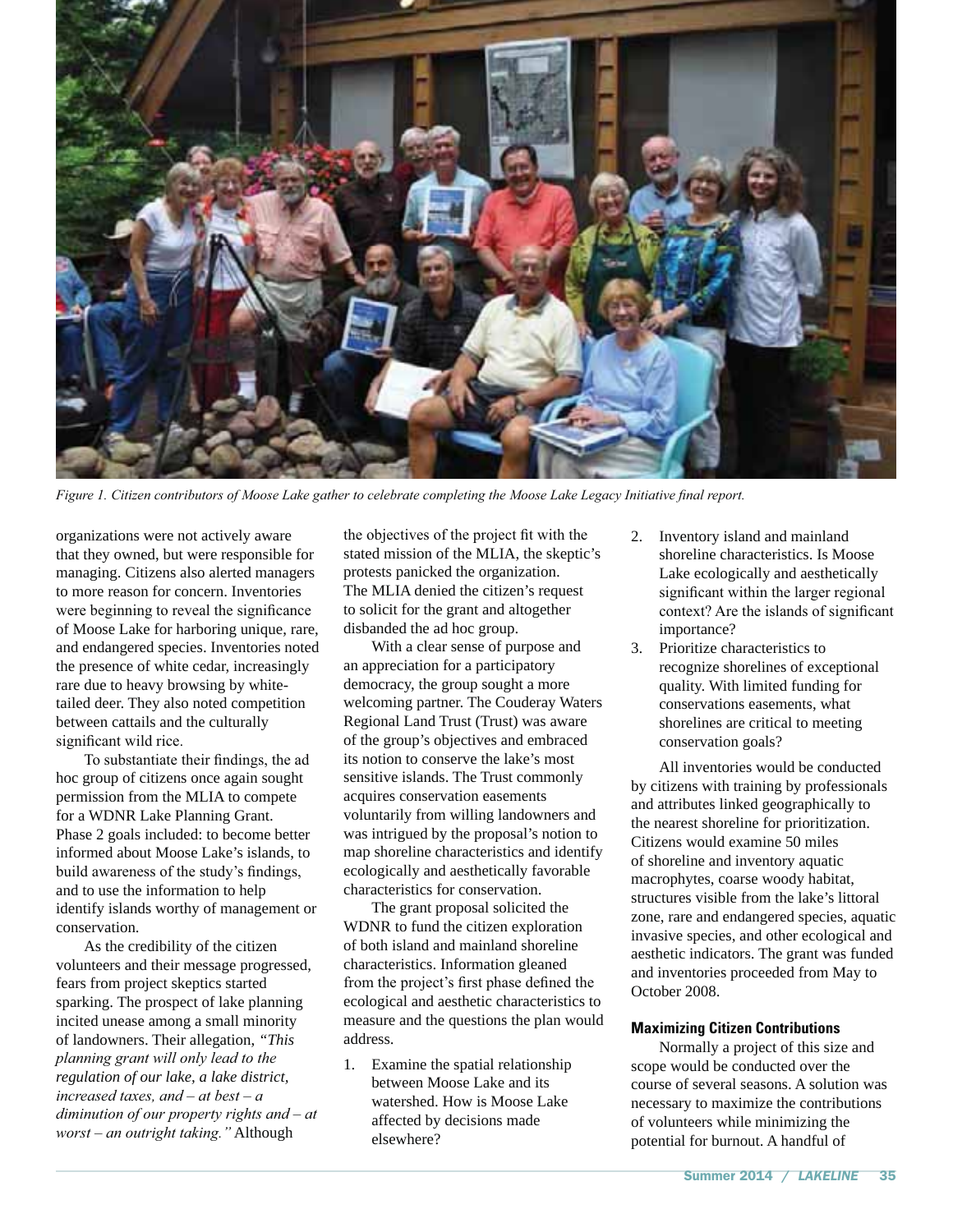#### **Table 1.** Project Deliverables.

#### **PHASE 1 DELIVERABLES**

Moose Lake shoreline database digitized from 2005 National Agricultural Inventory Program imagery Field verification of 82 Moose Lake islands Compilation of 29 geographic data layers from state and federal sources Crafted county-wide maps highlighting resources for each of Sawyer County's watersheds Mapped ownership patterns from hardcopy sources Delivered GIS data to the local tribe, county and regional planning commission Hosted a public internet mapping services providing access to project data layers

## **PHASE 2 DELIVERABLES**

Moose Lake Legacy Initiative Final Report – April 2010 Watershed Maps (West Fork of the Chippewa River) Water Resources Environmental Corridors Pre-settlement Vegetation Land Cover, 2001 Publicly Managed Lands Impervious Surfaces Tree Canopy Density Glacial Geology Citizen Lake Inventories and Maps Shoreline Ownership Aquatic Macrophytes (Emergent and Floating Leaf) Wild Rice and Cattail Interface Course Woody Structure Visible Structures Ecological Reference Areas and Refugia Aesthetic Shoreline Condition Wildlife Observations Three Priority Scenario Maps Priority Shorelines Scenario 1 Priority Shorelines Scenario 2 Privately Owned Priority Shorelines Scenario 2 Wild Rice of the West Fork of the Chippewa River map and data Public Presentations Wisconsin Land Information Association Annual Conference, February 19, 2009 Annual Northwest Wisconsin Lakes Conference, June 19, 2009 Moose Lake Improvement Association Annual Meeting, July 4, 2009 Town of Round Lake Open House, July 2009 ESRI International Users Conference, July 15, 2009 Department of Natural Resources Board Meeting, August 12, 2009 Sawyer County Lakes Forum, September 2009 Wisconsin Department of Natural Resources Northwest District Meeting, Fall 2009.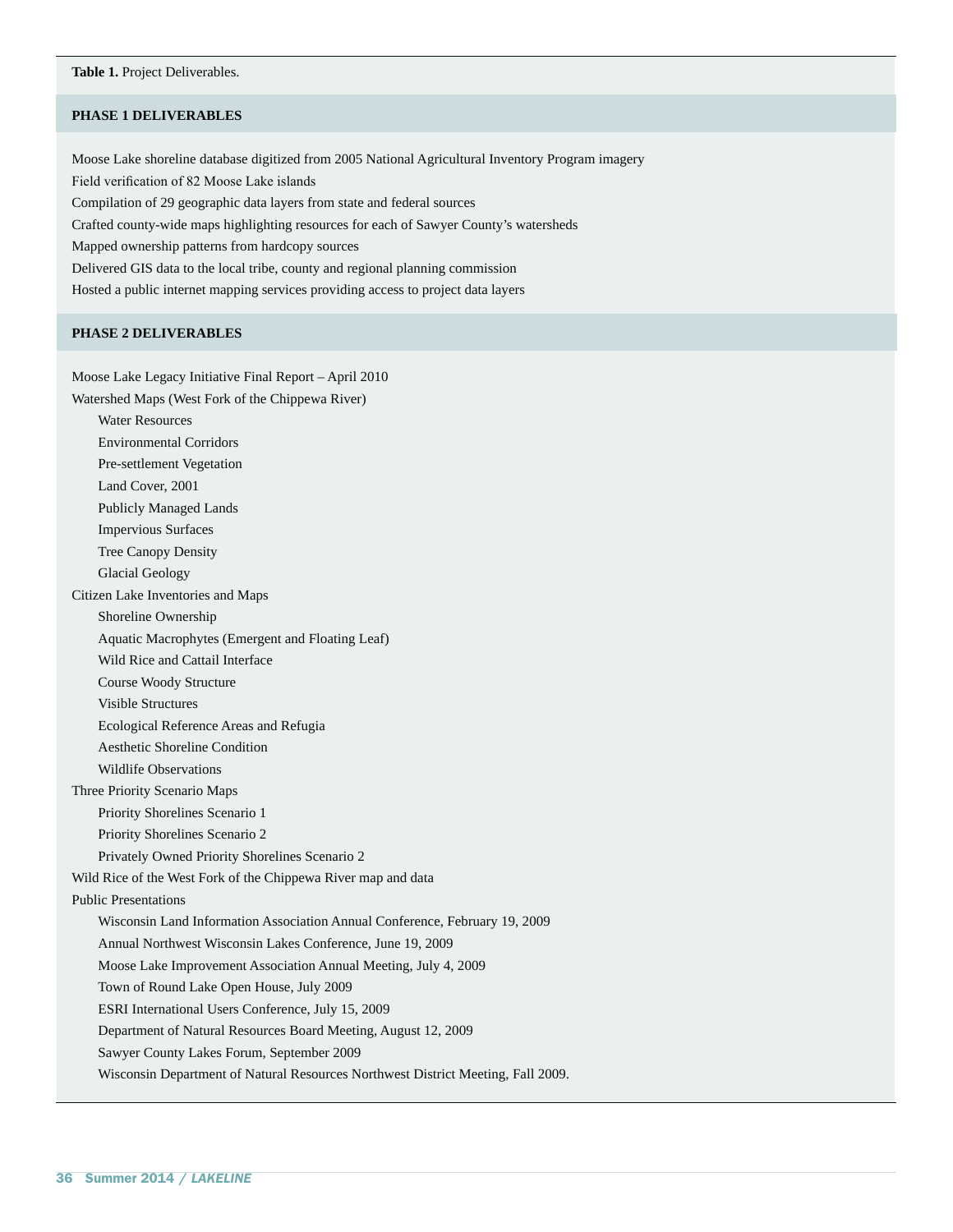volunteers took charge in a cheerleader capacity. They set the pace, scheduled inventories, recruited participants, and identified and utilized each person's strengths. Notably, citizen participation, travel, and volunteered equipment and supplies exceeded the contribution of the WDNR's initial \$10,000 grant.

 For each inventory (see Table 1, Phase 2, Citizen Lake Inventories), resource professionals validated project methods and trained citizens to conduct them. Three resource professionals; a biologist from the U.S. Forest Service, an aquatic invasive specialist from Sawyer County, and the statewide citizen lake monitoring coordinator, trained citizens to conduct inventories and determine which resource characteristics to seek out.

 Professional training was advantageous in several ways. Pedagogically, the project provided a ripe learning opportunity and method to teach interested volunteers about critical habitats. Moose Lake provided the classroom. The GIS maps provided the learning tools to help students recognize locations and spot patterns and areas of significance. Resource professionals and citizens acted both as instructors and students. Each shared information and experiences about an issue from their perspective. Maps effectively communicated patterns to each person involved by relating information to places they knew well.

 One project task provides an excellent example of the rich educational discussion. Our citizens (and the university consultant) pondered how to conduct the inventories of rare and endangered species (Figures 2 and 3). Finding rare flora and fauna is difficult even when one knows what to look for. Steven Spickerman from the U.S. Forest Service offered a practical alternative.*"Plants are always on the move,"* he said. "Instead of looking for *individuals plants, it is more important to* map assemblages of healthy ecosystems." Spickerman referred to healthy ecosystems as *ecological reference areas*, or areas that are good representations of healthy ecosystems. Immediately, questions emerged and the conversation ignited. *"How might this relate to the dying of our birch trees?"* one citizen asked. Spickerman responded by evoking



Figure 2. Professionals training citizens. Steven Spickerman from the U.S. Forest Service *describes* ecological reference areas *or areas that are good representations of healthy ecosystems*.



Figure 3. Citizen scientists document the ecological and aesthetic indicators of Moose Lake on hard copy maps and note books.

the map on pre-settlement vegetation and noting Wisconsin's forest cutover in the 1920s and '30s and the soil moisture conditions in the area. "The climax species for this area are sugar maple, *yellow birch, and hemlock. The conditions of the forest are naturally allowing the transition from white birch, to white pine and ultimately the climax species for the* 

*area."* Project maps and lake inventories substantiated Spickerman's assertions.

 One citizen asked about the significance of white cedar. "White cedar *are heavily browsed by white-tailed deer,"* he began, "but here on the Moose Lake *islands they are common, why?"* After observing the islands, the vernacular experiences of a few citizens emerged.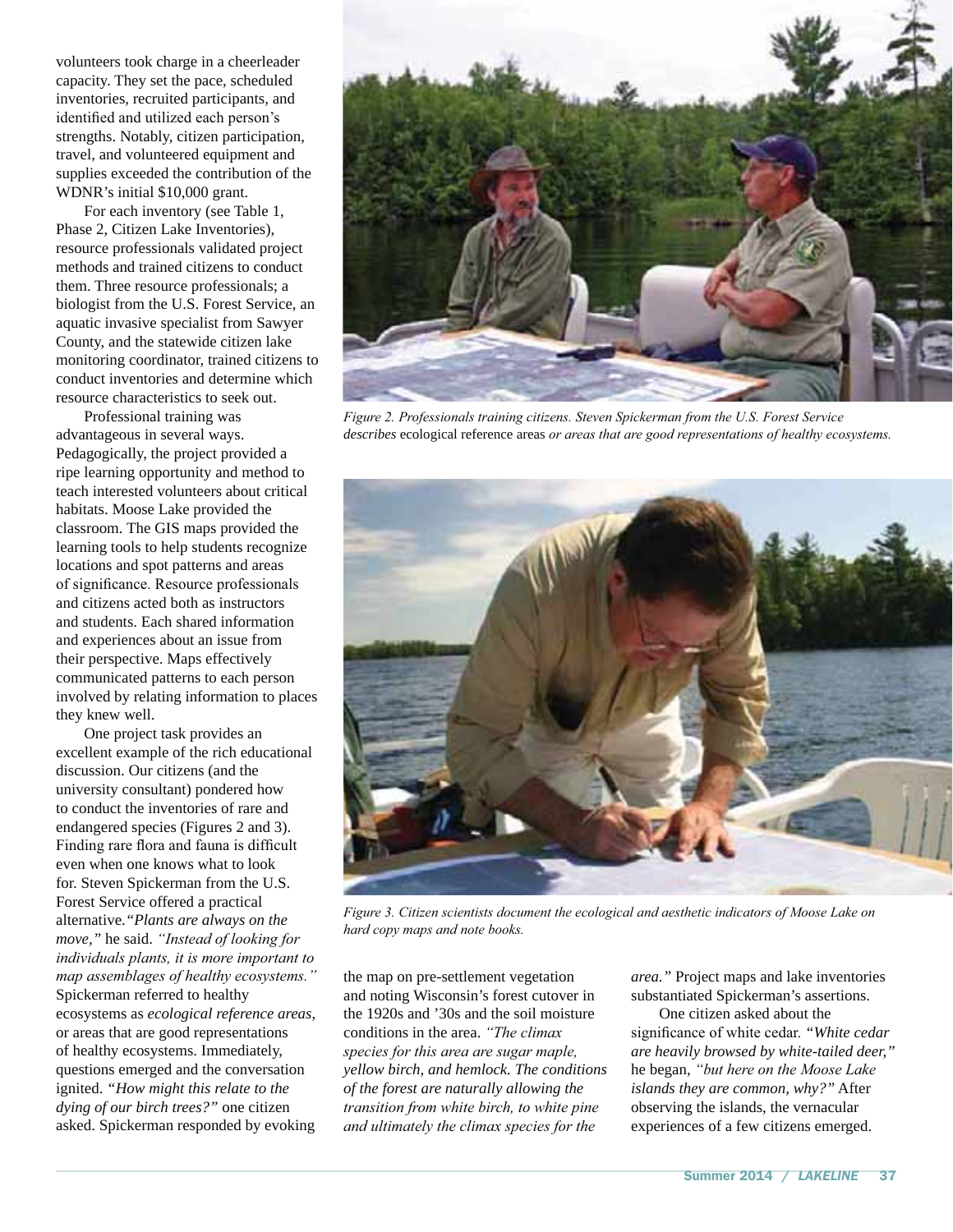*a*: *When snowshoeing Moose Lake in the Winter, I've noticed deer carcasses on the ice, taken by wolves."* Our citizens advanced a hypothesis. "Might the *z* wolves be protecting white cedar on *the islands, because deer have learned they are vulnerable on the ice?"* Again, citizen-collected GIS data supported the hypothesis. White cedar are much more prevalent on the islands than on mainland shorelines. These inventories led Spickerman to believe that Moose Lake islands are perhaps one in only ten sites in the 800,000 acres of the Chequamegon National Forest of this quality and size.

 Eight inventories were encoded on hardcopy maps and notebooks (Figure 4). Citizens drew and numbered shoreline segments on the maps. They recorded the segment number and the unique ecological and aesthetic characteristics of that segment in their notebooks. After the inventories were completed, the university consultant scanned each hard-copy map and referenced them to real-world coordinates so they could be encoded in a geographic information system (GIS). Heads-up digitizing methods converted hand-drawn line segments into digital lines that captured all of the citizens' notes. The shoreline, the convergence of the riparian and littoral zones, accommodated all inventoried attributes. Statistics for each inventory were compiled and maps were crafted to share the message about the ecological and aesthetic significance of Moose Lake (Figures 5 and 6).

# **Prioritizing Shorelines**

 Now, with the most complete set of information about the lake and region compiled since the Great Depression era, citizen volunteers sought to pursue the project's final goal. Forty-six people, including citizen volunteers, Trust board members, resource professionals, and representatives from the MLIA were invited to learn about the data collection efforts, their significance, and how to use them to prioritize shorelines. Twenty-four people attended. Maps illustrated the inventory methods and findings so each participant had an understanding about the resources present.

 Participants had another opportunity to weigh in. *"Given the information provided about the watershed and the* 



Figure 4. A hard copy used by citizens to inventory coarse woody habitats. Shorelines were *Segmented and numbered and linked to a corresponding number in a notebook documenting the characteristics of each line segment. Digital techniques can employ SmartPhones, tablets, and* other mobile GIS devices to produce similar results.

*Moose Lake inventories,"* the consultant started, *"what characteristics are important and should be prioritized for conservation, using voluntary conservation easements with willing landowners?"* Participants were forthcoming. One participant offered, *"Like on land, varieties of plants are* 

*beneficial for providing habitat. Where varieties of aquatic plants exist, those shorelines should be rated high."* Another chimed in, "Areas where riparian trees *are returning to hemlock should also be rated highly, but where white-cedar are present, those are areas of highest concern."*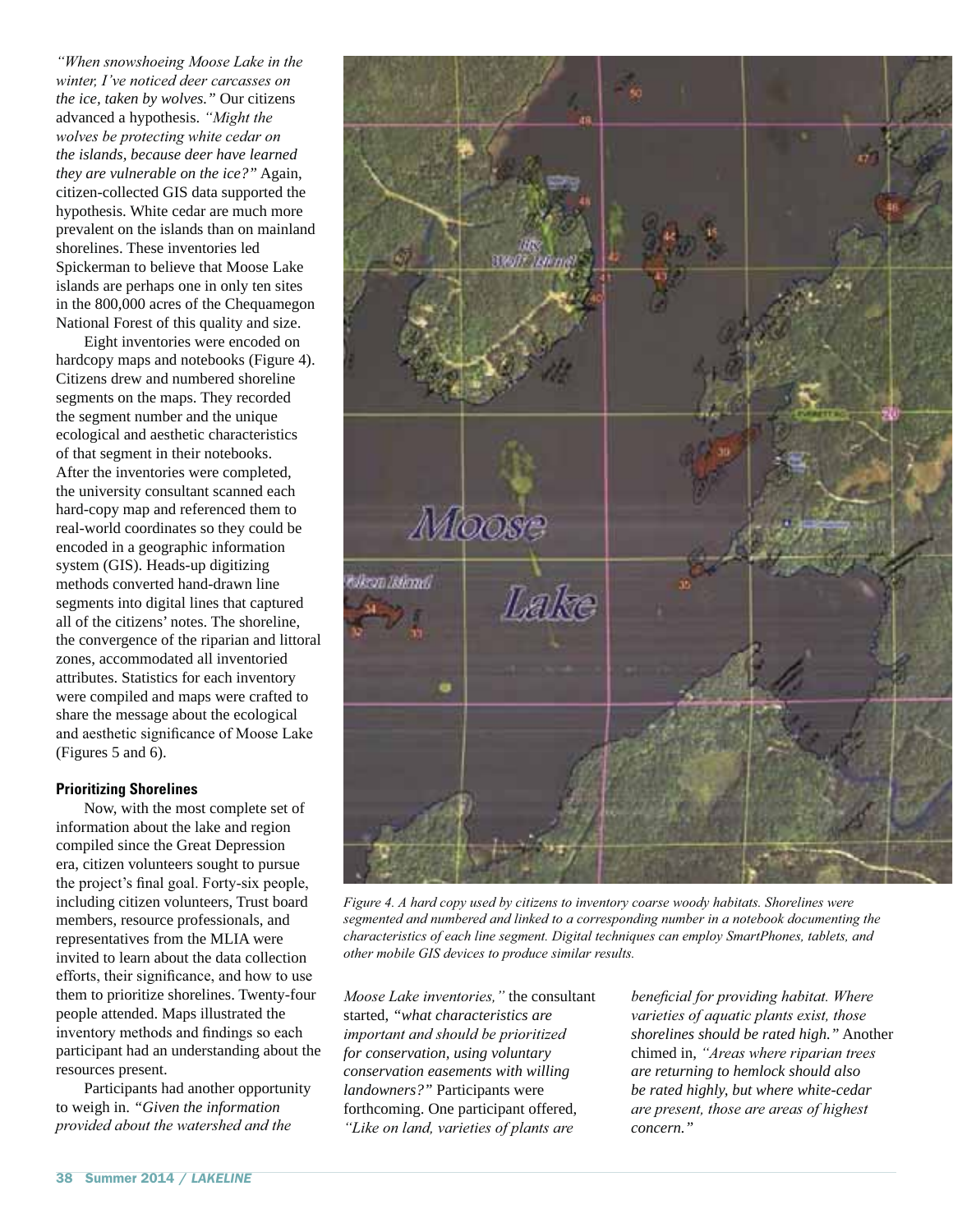

*Figure 5. A finished inventory map documenting occurrences of aquatic macrophytes. Table 1 lists* the various inventories and corresponding maps.

 The conversation continued for almost two hours and was recorded on flip charts. Each shoreline was rated on a scale from *absolute priority*, high priority, moderate priority, low priority, to *not considered for conservation*, based

upon the shorelines' ecological and aesthetic characteristics. The sophisticated priority exercise was processed in an ordinal (ranked) fashion. Shorelines with any single characteristic prioritized as *absolute priority*, were given that ranking.

Shorelines that had an equal amount of high ratings as low ratings were given a *moderate* ranking. Shorelines with more high ratings than low ratings were given a high ranking and finally shorelines with more low ratings than high ratings were given low priority status.

 The conservation priority map emerged. Overlaid with property ownership information, the Trust and its partners could quickly identify which landowners to solicit for conservation easements. The map provided a decision support system for evaluating costly conservation choices (Figure 7).

## **Owning the Message**

 From the initiative's beginning to its end, project critics had tried to take control of the message to derail the project. GIS helped project volunteers own the message by building it based upon facts observable on the landscape. At the Independence Day meeting of the MLIA, project detractors tried once again. Equipped with t-shirts stating that they will create their own legacy, the "Concerned Citizens of Moose Lake" reiterated that the initiative would lead to regulation, a lake district, more taxes, restrictions on jet skis, water skiing, and float planes. At the meeting, presenters from the Initiative were able to describe the role of the Trust and the findings from the initiative. Questions emerged about the role of the trust. *"Will the trust regulate Fulfierial habitats? What if I'm in a critical habitat? What if landowners don't want to participate?"* Each question was addressed in-kind by a Trust board member. To paraphrase, *"The trust does not have authority to regulate. The trust works individually with willing landowners to negotiate voluntary conservation agreements, whereby they donate or sell development rights. If landowners don't want to participate, they don't have* 

 Other questions emerged about the project results. One question in particular illustrated the value of documenting resources with GIS. "How significant

*to."*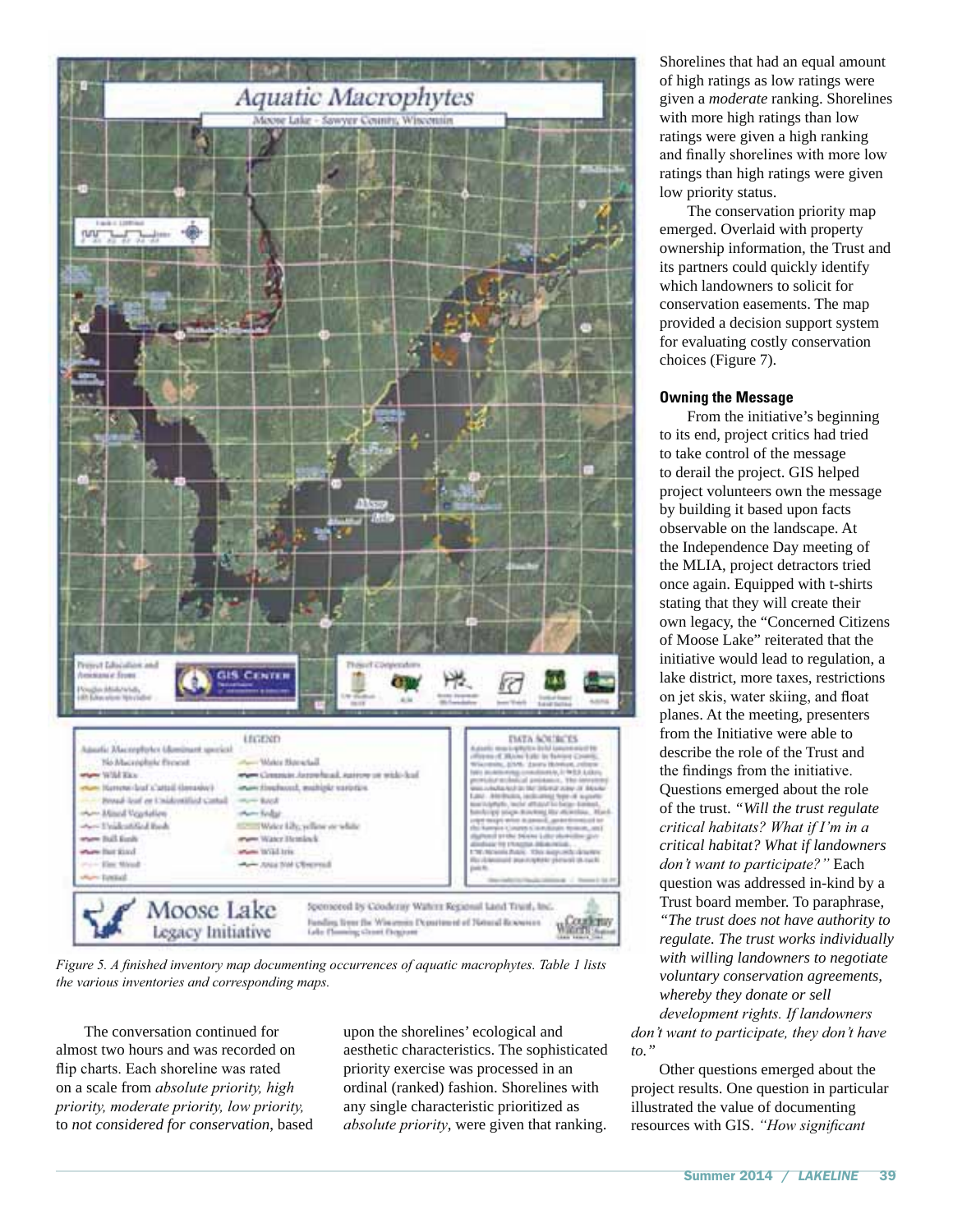

### **How GIS Helped**

 This article describes the messy art and science of democracy. It illustrates the tenacity required to disseminate even the most simple of messages among allies and critics. How did GIS help? First, the maps resonated with project volunteers and incited their participation. The maps provided a tangible product whereby citizens could see the result and value of their time invested. They were able to relate places that they love to potential threats and opportunities. Second, by involving citizens in GIS data creation and prioritization they owned a stake in the data and the planning process as well. As stakeholders in the process they became active to share the story of Moose Lake without professional help. Third, involving citizens in a GIS enabled process helped them become the smartest people about the resource. Citizen volunteers knew more about the resource than local resource professionals, even informing the U.S. Forest Service and Xcel Energy of their forgotten island land holdings. Fourth, GIS mapping and statistical analysis helped our citizens speak to the facts about the resource. Pointing to maps, citizen contributors were able to clearly and credibly communicate sophisticated messages about the aesthetic and ecological significance of Moose Lake. In comparison to project skeptics that relied on conjecture, speaking to the facts in public venues won the Initiative credibility. Finally, maps are incredibly engaging. Whether critic or partner, the maps attracted droves to discuss issues surrounding Moose Lake. The proof is in the ability of these maps to attract over 100 people to a public meeting on the July 4th holiday weekend.

#### **Sustaining a Legacy of Information**

 Over 30 datasets were developed and compiled during the Initiative. The shoreline database holds 33 attributes that capture the aesthetic and ecological condition of Moose Lake. These data



Figure 6. A finished inventory map documenting ecological reference areas.

*are the white cedar 'relics' on Moose Lake as compared to everywhere else?*" Here the university consultant pointed directly to the map that documented each instance of white cedar. He then noted the conversation with biologist, Steven Spickerman, that Moose Lake is perhaps

one of ten sites in the 800,000 acres of the Chequamegon National Forest that harbors white cedar. After the meeting, members of the MLIA came up to project members to congratulate them on the products and results. Ironically, some members thought that future projects